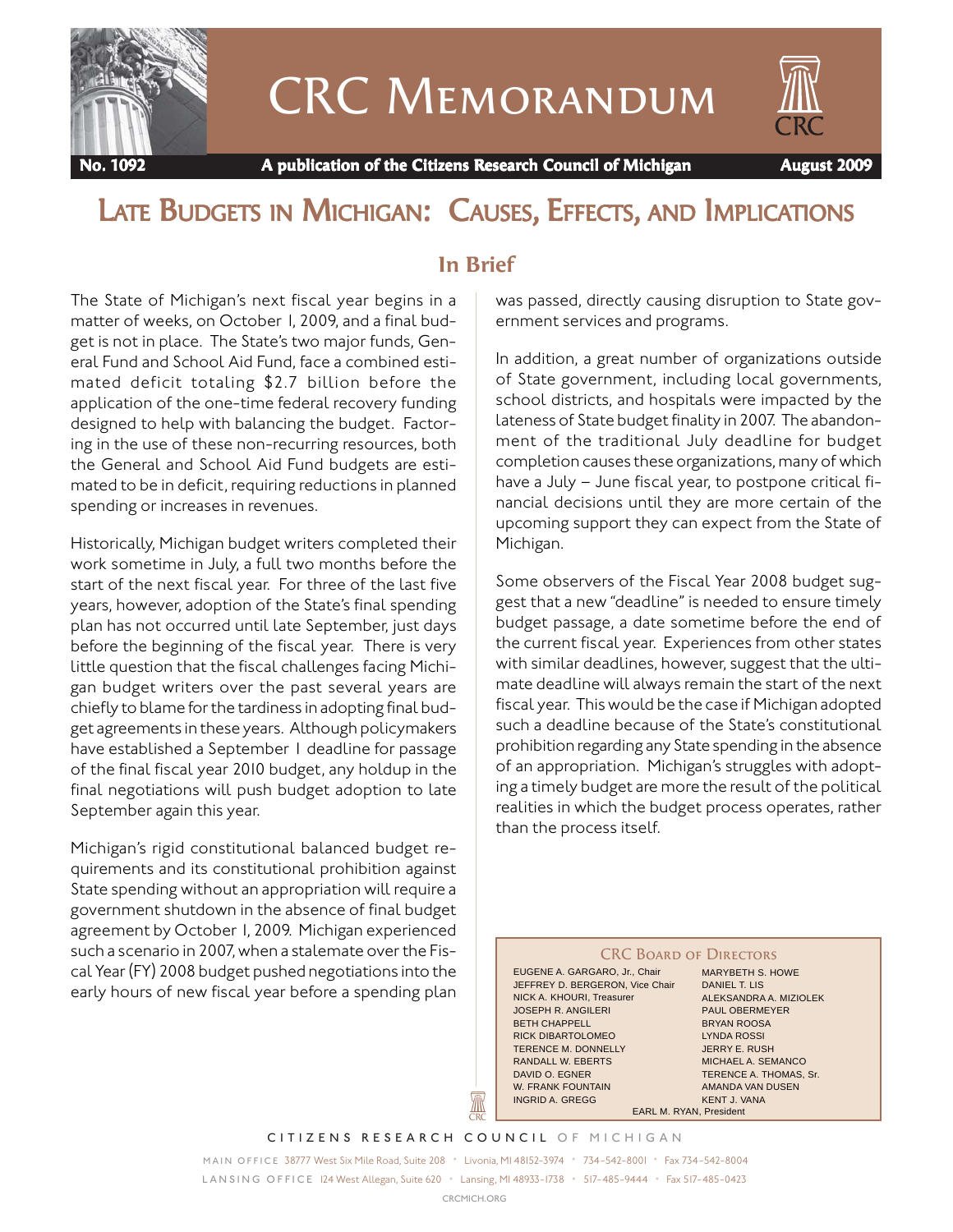After the State of Michigan switched its fiscal year to correspond to that of the Federal Government in 1976, the month of July became the unofficial target for the Michigan Legislature to complete its work on the budget and forward the various appropriations bills to the Governor for review and signature. However, in recent years the traditional July deadline for legislative budget deliberations has been abandoned and final legislative action and gubernatorial approval of the budget has occurred much closer to the beginning of the fiscal year, October 1. The reasons for delays vary year-to-year; however, there is little doubt that a major cause in recent years has been the extreme fiscal challenges facing policy makers charged with crafting the annual State spending plan.

A number of states with July 1 fiscal years recently began their 2010 fiscal years without final budgets in place, in large measure due to the havoc caused to state finances

## **Introduction**

by the national recession. Prior to the recent business cycle downturn in late 2007, Michigan lawmakers failed to enact a timely Fiscal Year (FY) 2008 budget in the early fall of 2007. In fact, the FY2008 budget was not passed until hours after the start of the fiscal year. The Michigan Legislature has set a September 1 deadline for completion of its work on the FY2010 budget. Many of the same fiscal conditions facing Michigan lawmakers in 2007 are present today, most notably an estimated \$2.8 billion difference between estimated available revenue and projected spending in the State's two major funds, without the use of one-time federal assistance. Budget negotiations between legislative leaders and the executive branch are on-going, but any major hold-up in the discussions over a final solution will cause them to miss their self-imposed September 1 deadline with the possibility of pushing budget enactment to late-September, once again.

Over the years, fiscal challenges, more than any other reason, are generally responsible for late budget passage. While, the reason(s) for missing the traditional July deadline can change, the effects and implications of tardy budget passage from one year to the next are the same.

The lateness of the FY2008 State budget and the resultant negative consequences, both real and perceived, have given rise to calls for changes to Michigan's budget development processes. The working assumption is that modifying the process in some way will result in a budget that is consistently and predictably delivered to the governor in a timely fashion. Proponents of such change further emphasize the importance of providing organizations outside of State government with notice of what funding levels can be expected from the State closer to the beginning of their next fiscal year (July 1), as opposed to October 1.

#### **Constitutional Provisions Regarding Budget Adoption**

The Michigan Legislature's failure to come to an agreement on the final FY2008 appropriations in a timely fashion and the resultant four-hour government shutdown shed light on the significance of the constitutional provisions regarding the legislature's "power of the purse" and the State's balanced budget requirement. Specifically, Article IX, Section 17 of the 1963 Michigan Constitution prohibits the State from spending money unless there is an appropriation made by the Legislature, a provision common in other states. This "power to appropriate" is the foundation upon which the

State's annual budget rests. Without enacted appropriations, the three branches of Michigan State government lack the requisite spending authority to pay for expenses incurred, a position that existed at the beginning of FY2008.<sup>1</sup> For four hours on October 1, 2007, government services

<sup>&</sup>lt;sup>1</sup> While the Michigan Legislature, from time to time, authorizes multi-year appropriations, the authority for nearly all planned spending for a given fiscal year is encompassed in one of the many budget bills passed by the Legislature and signed by the Governor each year. A further distinction is that this provision does not prevent State government from incurring costs, only making payments for such costs in the absence of an appropriation. Costs for goods and services can be incurred until contracts are cancelled.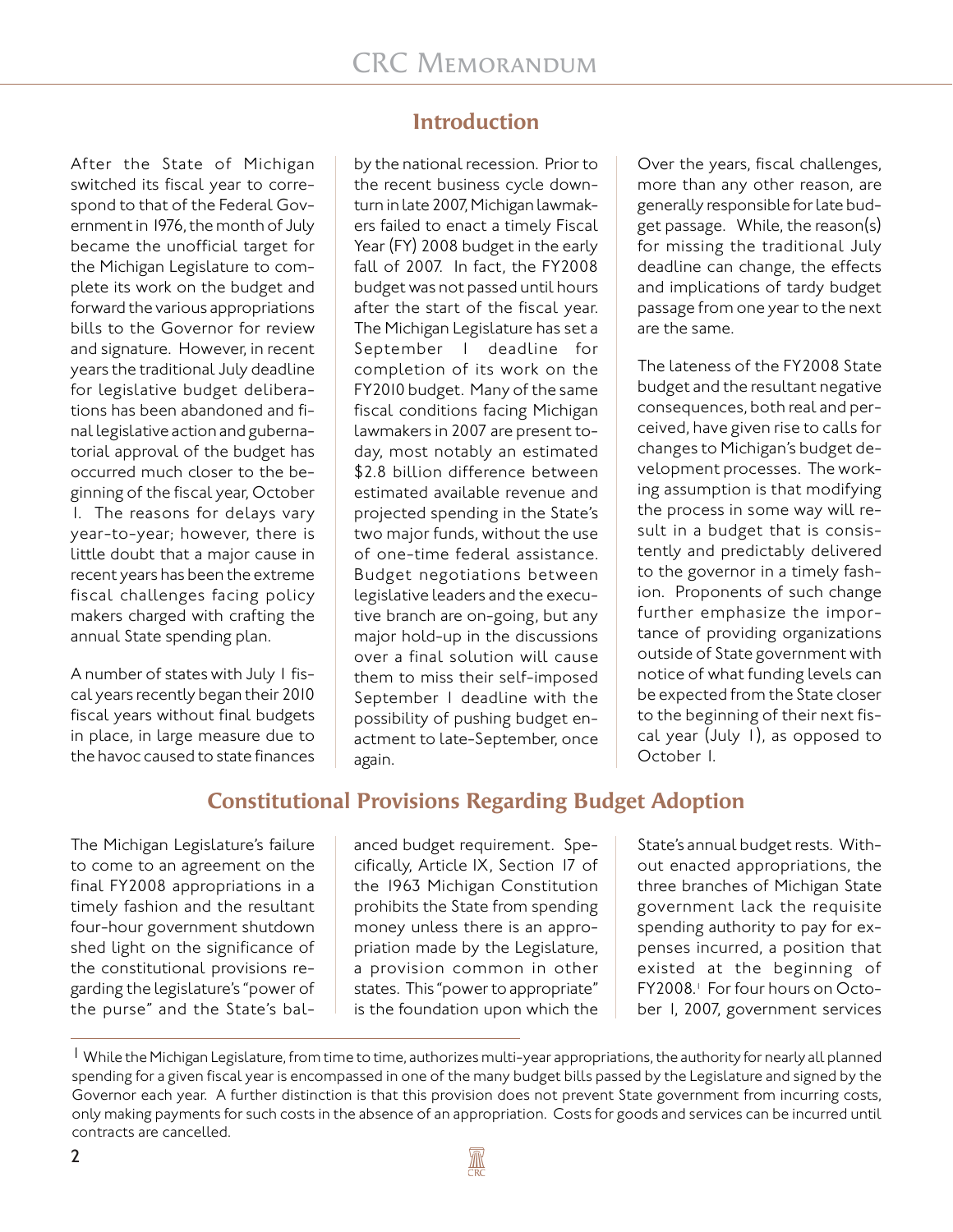#### *Table 1*

#### *States with Full-Time or Near Full-Time Legislatures and Other Great Lakes States: Legislative Sessions, Budget Cycles, and Fiscal Years*

|                                                                                                  | Type of                                                      | Governor<br><b>Submits</b><br><b>Budget to</b> | Weeks for<br>Legislature<br>to Consider | 2007<br>Session | Legislature<br>Must Pass<br><b>Balanced</b> | Fiscal<br>Year |  |
|--------------------------------------------------------------------------------------------------|--------------------------------------------------------------|------------------------------------------------|-----------------------------------------|-----------------|---------------------------------------------|----------------|--|
| <b>State</b>                                                                                     | Legislature                                                  | Legislature                                    | <b>Budget</b>                           | <b>Ended</b>    | <b>Budget</b>                               | <b>Begins</b>  |  |
| Alaska                                                                                           | F                                                            | December                                       | Varies                                  | May 16          | $\times$                                    | July           |  |
| California                                                                                       | F                                                            | January 10                                     | 20 <sup>1</sup>                         | Sep 12          | $\times$                                    | July           |  |
| Florida                                                                                          | F                                                            | January                                        | $13$ or $17$                            | May 4           | X                                           | July           |  |
| <b>Illinois</b>                                                                                  | F                                                            | February                                       | $16 - 18$                               | 2               | X                                           | July           |  |
| Indiana                                                                                          | P                                                            | January                                        | 16                                      | April 29        |                                             | July           |  |
| Massachusetts                                                                                    | F                                                            | January                                        | 26                                      | $\overline{2}$  | X                                           | July           |  |
| Minnesota                                                                                        | H                                                            | 4 Tues of Jan                                  | $15 - 16$                               | May 21          | $\times$                                    | July           |  |
| New Jersey                                                                                       | F                                                            | January                                        | 20                                      | 2               | $\times$                                    | July           |  |
| New York                                                                                         | F                                                            | January                                        | 10                                      | $\overline{2}$  | $\times$                                    | April          |  |
| Ohio                                                                                             | F                                                            | February $3$                                   | $8 - 10$                                | $\overline{2}$  | X                                           | July           |  |
| Pennsylvania                                                                                     | F                                                            | February $3$                                   | 8                                       | $\overline{2}$  |                                             | July           |  |
| Wisconsin                                                                                        | F                                                            | January                                        | 22                                      | $\overline{2}$  | X                                           | July           |  |
| Michigan                                                                                         | F                                                            | February $3$                                   | 33                                      | $\overline{2}$  | $\mathsf{X}$                                | October        |  |
|                                                                                                  | Legend<br>$F$ – full time<br>$P$ – part time<br>$H - hybrid$ |                                                |                                         |                 |                                             |                |  |
| must pass budget by June 15                                                                      |                                                              |                                                |                                         |                 |                                             |                |  |
| <sup>2</sup> meets throughout year                                                               |                                                              |                                                |                                         |                 |                                             |                |  |
| <sup>3</sup> delayed when new governor inaugurated                                               |                                                              |                                                |                                         |                 |                                             |                |  |
| Source: National Conference of State Legislatures; National Association of State Budget Officers |                                                              |                                                |                                         |                 |                                             |                |  |

were effectively "shut down" in order to comply with this constitutional provision.<sup>2</sup>

According to the National Conference of State Legislatures (NCSL), 23 other states also must shut down in the absence of an enacted budget.3 To avoid the

disruptions that accompany a complete government shut down, several states have "contingency" plans in the event a budget is not enacted on time. Of these, 11 use continuing resolutions or temporary appropriation bills to finance government services. In at least 12 states, the

NCSL reports, authorization is provided to maintain government operations in the absence of a budget. Other states do not have a provision one way or the other and it is unknown what would happen because budgets in those states have been passed in a timely manner in the past.

 $2$  Michigan's FY2008 budget impasse and government shutdown was initially resolved via a "continuation budget", which provided sufficient spending authority for State programs and services for the month of October based, in most cases, on a fraction (1/12th) of the FY2007 appropriation levels. Enactment of full-year appropriation bills followed later in October and early November.

<sup>&</sup>lt;sup>3</sup> National Conference of State Legislatures, August 2004.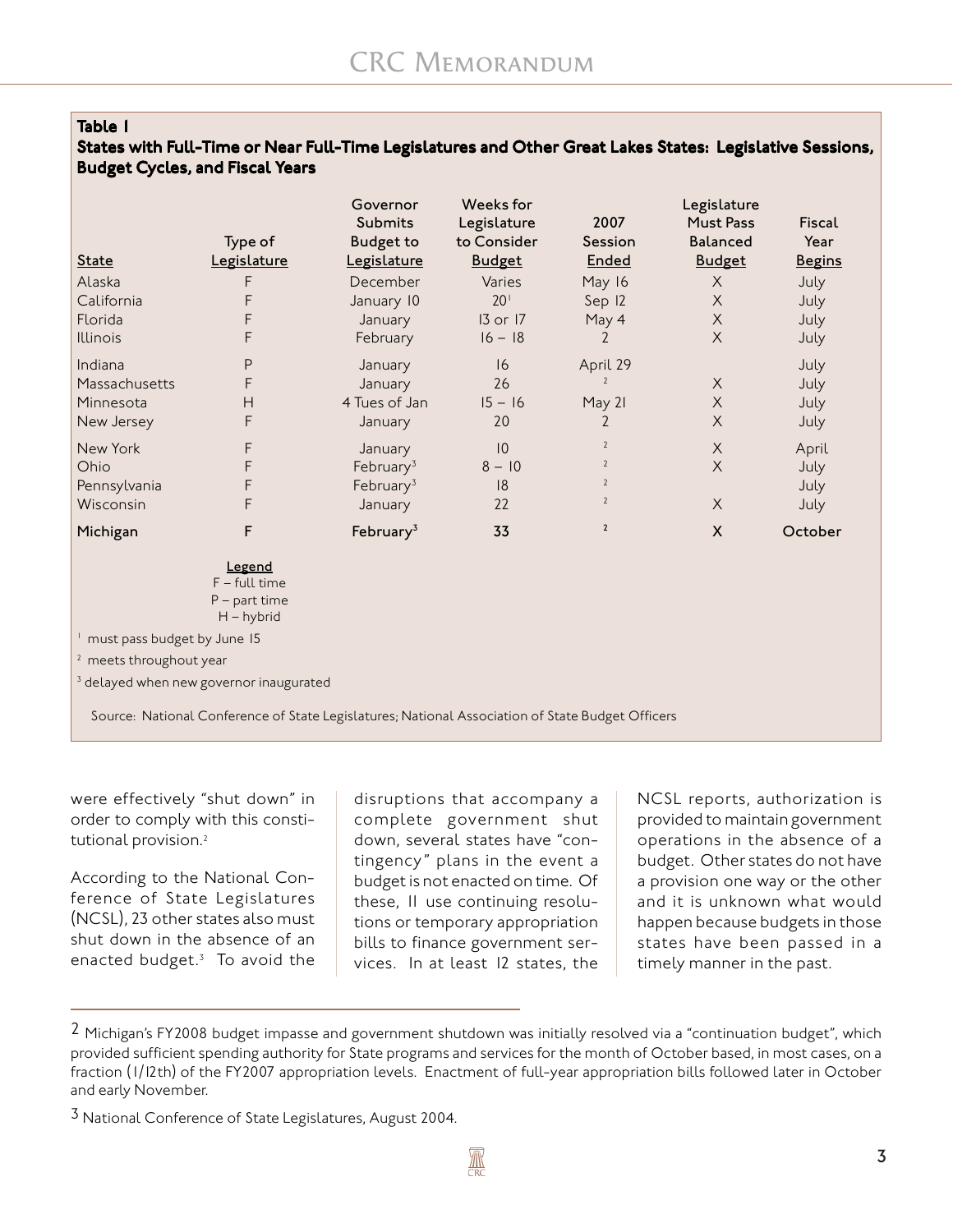Michigan's Constitution does not provide any exceptions to the "power to appropriate" requirement. Section 17 does not differentiate among purposes for which State spending is intended. The prohibition applies as much to principal and interest payments on State-issued debt as it does to payments to vendors and State employees. In advance of the October 1, 2007, deadline, there were reports that State government would continue, uninterrupted, certain "essential" or "critical" services; however, neither the Michigan Constitution nor state statute defines such services or authorizes spending from the Michigan Treasury. Any such spending would violate Section 17.

In the context of discussing the timely passage of the State budget, Michigan's balanced budget requirement must also be taken into consideration.4 The duty to pass a balanced budget (Article IV, Section 31) can make the timely enactment of a budget more difficult as the legislature is effectively prevented from enacting a spending plan with the "promise" to find the means to support it at a later date. This balanced budget provision is very common among states, as 41 state legislatures are required to adopt balanced spending plans. Thirty-four states include this provision in their state constitution, and the others in state law.<sup>5</sup>

Whereas some states have the ability to issue debt to finance projected operational spending (i.e., deficit spending), Michigan's Constitution prevents the Legislature from using this technique to meet its balanced budget requirement. Article IX, Section 14 does allow limited short-term borrowing to meet fluctuating cash flow needs throughout a fiscal year; however, this is allowed only after the beginning of the new fiscal year and the Constitution demands full repayment by the year's end. The strict timeframe effectively prevents the State from using deficit financing for Michigan government operations. For the past six fiscal years, Michigan issued short-term notes early in the fiscal year to ensure adequate cash resources to meet monthly cash demands.

The requirement that the Governor and Legislature maintain a balanced budget is one aspect of Michigan's budget process working in favor of timely budget passage. To the extent that actions to maintain balance in the current year have prospective fiscal effects, either in terms of on-going spending reductions or revenue increases or some combination thereof, the task of crafting future balanced budgets may be made easier and thus facilitate timely budget approval. Midyear budget modifications that more closely align on-going revenues with spending will make it easier, and presumably take less time, to develop balanced budgets in the ensuing years. In recent years, however, mid-year budget corrections have avoided structural changes and have relied almost exclusively on non-recurring measures to achieve balance. Such methods have had the effect of "compounding" the structural budget problem and adding to the amount of time needed by the legislature to meets its constitutional responsibilities to pass balanced budgets by the October 1 deadline.

<sup>4</sup> Actually, Michigan's balanced budget provision is multi-pronged, requiring the Governor to propose, the Legislature to pass, and the Legislature and the Governor to jointly maintain a balanced budget.

<sup>5</sup> National Association of State Budget Officers, *Budget Processes in the States,* 2008.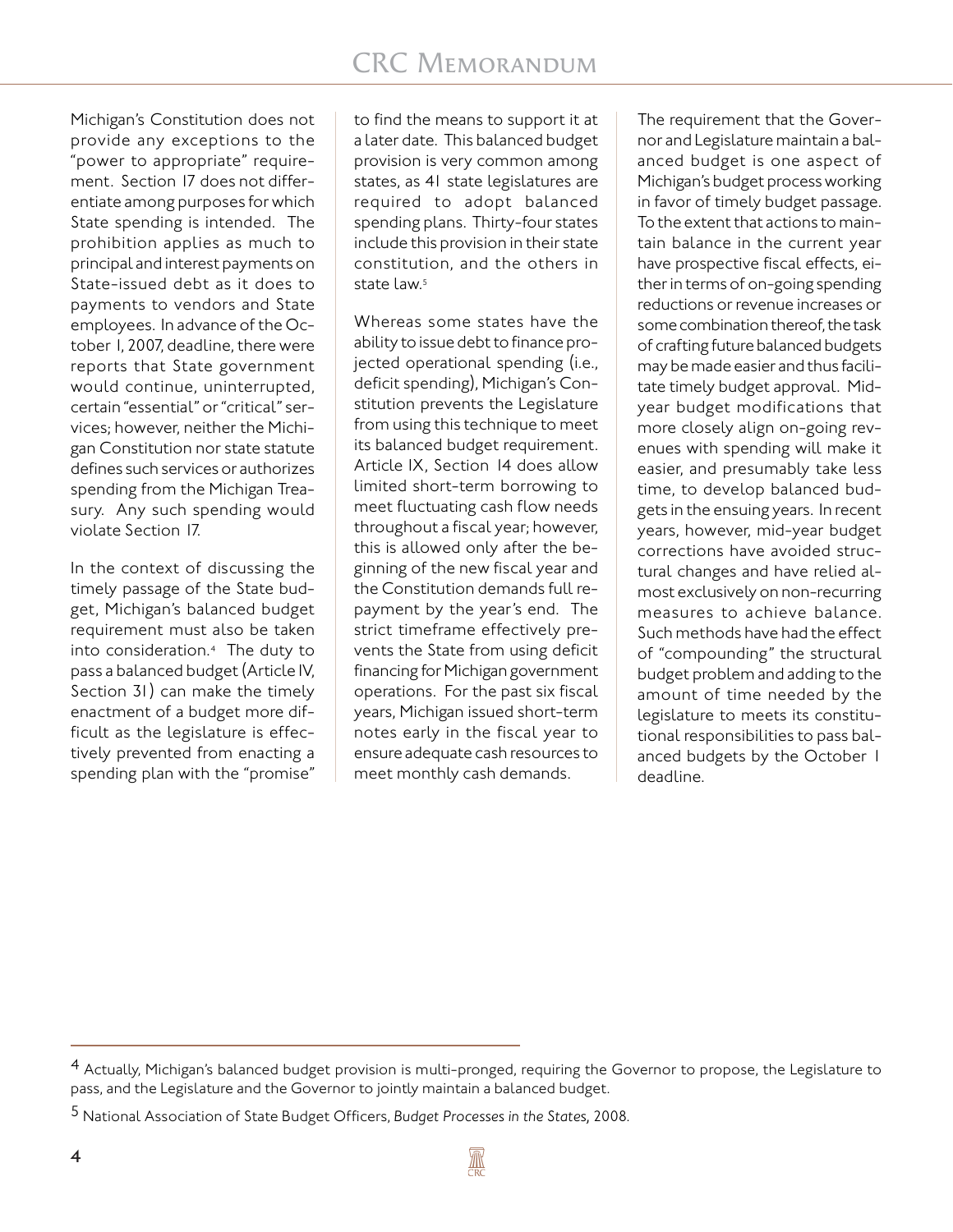The amount of time available for a state legislature to craft a budget is contingent on a number of factors, including: 1) when the legislative session begins and ends; 2) when a governor is required to submit a budget; and, 3) when the state's fiscal year begins. Compared to other states with fulltime legislatures, Michigan budget writers are afforded more time to complete the appropriations process and send a final budget to the Governor for approval.

Article V, Section 18 of the Michigan Constitution grants the Legislature the authority to statutorily set the date by which the Governor must submit a budget for the next fiscal year. Under current law, the Michigan Legislature receives the Governor's proposed spending plan for the next fiscal year sometime in early- to mid-February.<sup>6</sup> Every state except Colorado (November 1), requires the governor to

## **Time to Consider the Budget**

submit a budget recommendation for the next fiscal year to the legislature in December, January, or February. In addition to Michigan, 12 other states require gubernatorial budget submission in February. Given that Michigan's fiscal year begins October 1 as opposed to July 1, it is not surprising that the Governor is allowed to submit a budget recommendation relatively later than most other states. All but four states have a fiscal year that commences on July 1.

Following submission of the Governor's budget in February, the Michigan Legislature has nearly 33 weeks to adopt a balanced budget in each year except a gubernatorial inauguration year when it has 29 weeks. Michigan law does not limit the time that the Legislature can meet, thus allowing budget deliberations to last until the beginning of the ensuing fiscal year.<sup>7</sup> The combination of Michigan's extended legislative session and the October 1 fiscal year start date provides the Legislature with additional time to consider the budget, relative to other states.

Compared to the six full-time legislatures listed in *Table 1* that do not have a limit on their session and have a July 1 fiscal year start, the Michigan Legislature has an additional three months (July 1 to October 1) in which to develop and pass a budget. The legislatures in these six states have, on average, 19 weeks to pass the budget. Of these states, the legislature in Pennsylvania is not required to submit a balanced budget for gubernatorial signature, although the governor is required to sign a balanced budget. Michigan lawmakers have 40 percent longer (14 weeks more), on average, than their counterparts to craft a balanced budget.

<sup>&</sup>lt;sup>6</sup> The Management and Budget Act (Public Act 431 of 1984) stipulates that in years other than a year in which a new governor is inaugurated, the governor has up to 30 days after the beginning of the legislative session (second Wednesday of January) to transmit a budget recommendation to the legislature. In other years, the governor has up to 60 days following the session start date.

 $7$  For a full discussion of legislative sessions refer to CRC Notes 2007-03.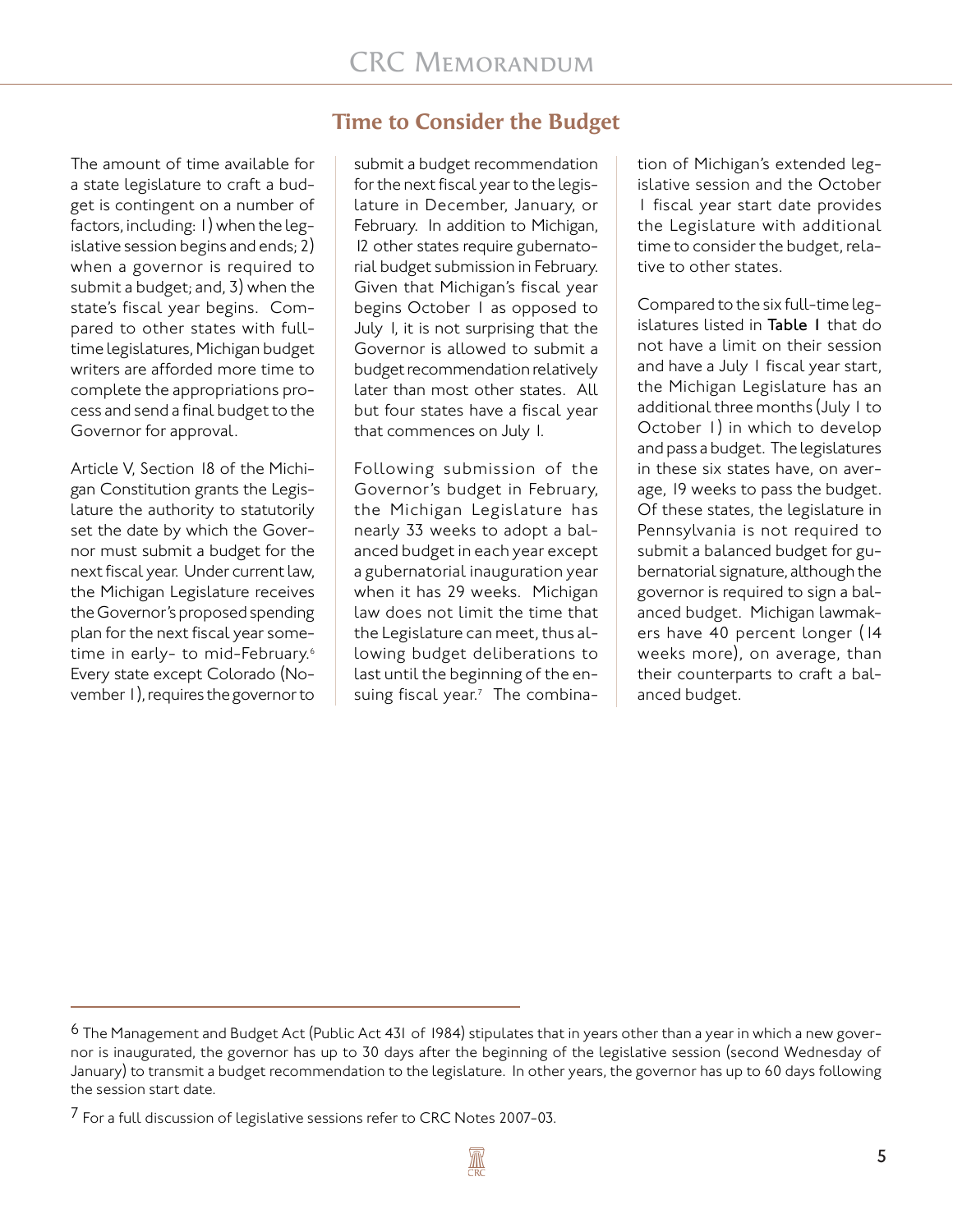## **Michigan's History with Late Budgets**

In Michigan, the traditional informal target date for budget completion has been the early part of July. Recently, however, budget adoption has stretched beyond this deadline. The majority of the appropriations bills that make up the budget were signed by the Governor on the following dates:

FY2005 budget - September 28, 2004,

FY2006 budget - September 28 and 30, 2005,

FY2007 budget - August 10, 2006,

FY2008 budget - October 1, 2007,

FY2009 budget – July 17, 2008 (Note: This budget benefited from the general tax increases enacted as part of the FY2008 budget.)

During three of the previous five years, budget enactment occurred less than three days in advance of the October 1 fiscal year start date. Prior to this, one has to go back to 1993 (FY1994 budget) to find a year in which a majority of the appropriations bills were signed in late September.

The delay in adopting the FY2008 budget can be attributed to the following: 1) The debate surrounding the replacement of the State's primary business tax and associated revenues; 2) The sheer size of the budget deficit (i.e., difference between on-going revenues and expenditures) that faced elected officials, finally pegged at \$1.8 billion in September; 3) The debate over what role spending reductions and/ or tax increases would play in the final budget solution; and 4) The acknowledgement of the struc-

tural imbalance between revenues and expenditures in the budget and the paucity of one-time or stopgap measures available to address the deficit. Budget watchers also might include in the aforementioned list, the roles that term limits, narrow majorities in both chambers, and split party control played in the budget debate of late 2007.

Michigan's experience with late budgets (i.e., when a majority of the appropriations bills are signed into law after the beginning of the fiscal year) is limited. The last time prior to the FY2008 budget that nearly the entire State budget was enacted after the October 1 deadline was in 1991. Gubernatorial approval of the FY1992 budget did not occur until October 11, 1991. In that year, the State operated for nearly 11 days of the fiscal year without the legal authority to spend money from the Treasury. Of particular note regarding the FY1992 budget was the fact that this was the first budget signed by Governor Engler after he assumed office in January of 1991. The State also faced difficult fiscal conditions at that time, making the task of balancing the budget more difficult.

As a result, the Legislature did not send the budget to the Governor until September 28, two days prior to the start of the fiscal year. Despite encouragement from legislative leaders to sign the budget before October 1, the Governor indicated that he intended to take the full two weeks allowed under the Michigan Constitution (Article IV, Section 33) in order to review the appropriations bills before signing them into law. Between 1991 and

2007, only on very rare occasions have one or two of the appropriations bills for a given fiscal year been signed on or after October 1.

Whereas Michigan's history with late budgets has been spotty, other states, most notably New York and California, have made it a habit of failing to enact a budget by the beginning of their fiscal year. New York had a 20-year period, from 1985 to 2004, when its legislature did not adopt a budget before the start of the fiscal year. Instead it relied on "interim" budgets to satisfy required payments until a comprehensive budget was adopted. Recently, a number of other states began their 2010 fiscal years (July 1) without a final budget in place, primarily as a result of adverse fiscal conditions stemming from the national economic downturn.

Late budgets are often portrayed as a product of some inherent aspect of the budget process itself, such as the amount of time for deliberation, a requirement for a supermajority vote to pass the budget, or the use of delay in negotiating the budget. In New York for example, the legislature has only about 10 weeks to enact a budget in advance of the April I fiscal year start date. California requires a two-thirds majority to pass its budget. As evidenced by many states' experience earlier this decade, late budgets also result from extreme fiscal conditions, such as slow growth in state tax revenues without corresponding spending slowdowns. For the most part, late budgets in Michigan have occurred during periods of fiscal challenge.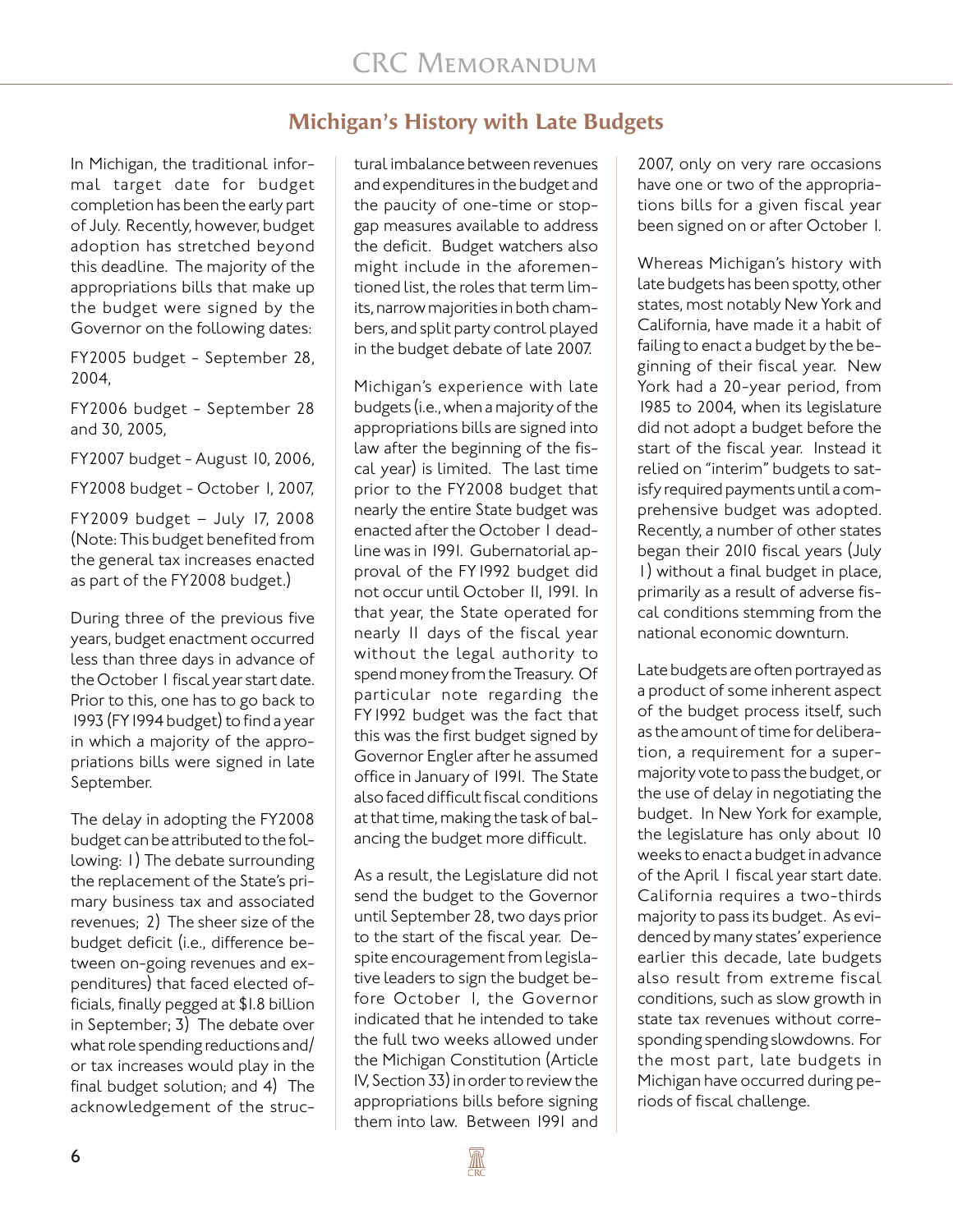#### **Effects of Late Budgets: State Government and Others**

One of the principal functions of the annual State budget is distributing State and federal resources to entities outside of State government for the purchase of goods or delivery of services. Over 80 percent of Michigan's total State budget is spent outside of State government, by hospitals, local governments, and colleges and universities, among many others. Therefore, late budgets affect governments at all levels, as well as a host of private and non-profit organizations throughout Michigan, and not merely State agencies headquartered in Lansing.

#### *Public Budgets and Revenue*

*Uncertainty.*Organizations of all colors, whether private, public, or nonprofit, must contend with budget uncertainty and the potential of "not making budget". The prospects of budget imbalance, as well as the size of the corresponding deficit, generally are greater in times of economic uncertainty and turbulence, such as during a recession. Private and public budgets are often constructed months in advance of a fiscal period and can carry with them considerable uncertainty. Whereas all types of organizations face the potential of budget deficits, the level of uncertainty can differ depending on whether it is a private or public organization.

For public organizations, such as state and local governments, budget deficits are often the result of actual revenue collections falling short of projected collections. One major source of public revenue, taxes, will fall short of projections when the underlying economic activity upon which a tax is based slows down. Similarly, private organizations, such as business firms, will experience revenue shortfalls if sales fall below expected levels due to economic conditions affecting their customers. In a sense, private and public organizations are very similar in this regard and face many of the same budget challenges during times of economic slowdown, such as what is now occurring.

Whereas private and public organizations face similar revenue challenges, achieving budget balance in the public sector may be more difficult given the fact that demand for the services do not decline commensurately. In the private sector, a revenue shortfall occurs because a decline in demand, which in turn allows a firm to ratchet back production, in effect cutting some spending. Public organizations, on the other hand, are often faced with a fixed demand for services, regardless of what is occurring to the underlying method of financing those services. In some cases, such as public income, health care, and food assistance services, demand increases when economic activity, and there fore taxes, decline.

*State Government.* While the most visible effect of State government's nearly eightmonth-long protracted FY2008 budget debate was the temporary suspension of certain State services, numerous entities outside of State government were affected in very meaningful ways, long before

the early morning hours of October 1.

Financial costs to State government associated with the late FY2008 budget and subsequent shutdown included spending on contingency plans by departments in advance of a potential October 1 shutdown, the added costs of "closing" and then "reopening" certain services (e.g., state parks, rest areas), and any foregone revenues resulting from citizens' decisions not to purchase licenses or permits in anticipation of the shutdown.

Some costs to State government resulting from the tardiness of the budget are not quantifiable, such as citizens' confidence in the governor and the legislature to solve the State's financial problems. In other cases, where costs are quantifiable, they may not be known for some time. For example, it will cost the State more money to borrow short- and long-term as a result of downgrades to the State's credit rating. The already-damaged reputation of Michigan's creditworthiness with prospective lenders suffered further in 2007 as budget deliberations extended well beyond the traditional July deadline. Various rating agencies cited Michigan's budget crisis and lack of a foreseeable budget solution as one of the primary reasons for downgrading Michigan's credit rating in 2007. Such a downgrade will not be immediately reversed and may burden the State for the next several years, adding to the annual debt service costs associated with all types of borrowing.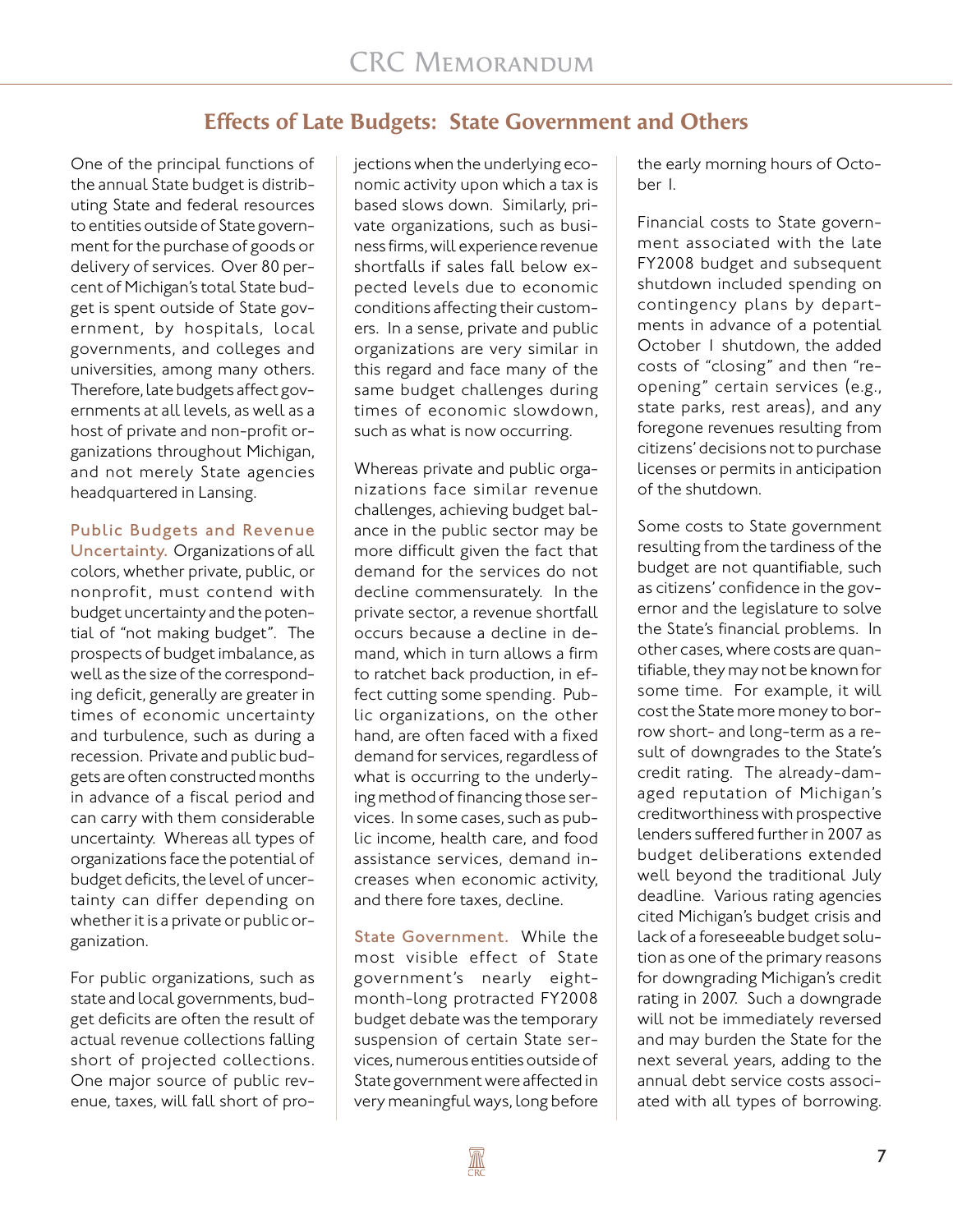Uncertainty over the FY2008 budget contributed to the State's twomonth delay in issuing short-term debt on the open market for cash flow purposes.

*Other Organizations.*The lateness of the FY2008 State budget impaired the ability of all organizations that receive State funds to plan for and manage their upcoming fiscal affairs in an efficient and effective manner. An entity with a fiscal year beginning on July 1 is severely disadvantaged when a significant portion of its budget is unknown until October 1.

Outside of State government, effects of the prolonged debate over the current-year spending plan were felt weeks, and in some cases even months, before the actual shutdown occurred. While State agencies and programs were forced to wait beyond the "last minute" to learn of the level of resources available to them, many entities that receive funding via the State budget enacted spending plans and began their fiscal years three months prior to the enactment of the State budget. Local school districts, community colleges, and universities began new academic years (late August or early September) without any clear indication of the level of State support that would be forthcoming.

Local school boards are required by The Uniform Budgeting and Accounting Act (Public Act 2 of 1968) to hold a public hearing and approve a budget prior to the commencement of their fiscal year on July 1. Most of the budget preparation work is done in May,

prior to board approval in June, and well before passage of the State budget on October I. Given the practical and legal constraints of this very tight timeline under the traditional July 1 State budget deadline, passage of a late State budget can make accurate planning for the next fiscal year even more difficult than usual. *Table 2* illustrates the varying degrees to which some entities outside of State government depend on State assistance.

In addition to the financial planning problems created, the uncertainty caused by the delay in passing the State budget can impose on local districts unnecessary financial costs. Staffing and personnel decisions may be delayed until funding levels are known. Staffing decisions for the upcoming year can result in higher unemployment costs if personnel are laid-off because there is no clear indication whether State funding for special programs will be available the next year. Also, programs for the next academic year may be included in local school budgets at levels different than those allowed by final State budget numbers, possibly requiring program cuts after final passage of the State budget. Further, State budget uncertainty can increase a local district's borrowing costs if its creditworthiness suffers.

In the case of institutions of higher education, tuition rates and other fees have to be set in advance of the upcoming academic year without full knowledge of the level of State support. Enrollment levels at schools can be adversely affected by sharp increases in upcoming tuition, compounding the negative effects of decreased State assistance. Delay in passing the State budget has resulted in a number of institutions increasing tuition and fees as a hedge against flat or reduced State support.

#### *Table 2 Major State Aid Programs*

| Program                                                                     | <b>Total Revenue</b><br>from State Aid<br>in Aggregate<br>$($ FY06 $)$ | Amount of<br><b>State Aid</b><br>in FY08<br>(millions) |
|-----------------------------------------------------------------------------|------------------------------------------------------------------------|--------------------------------------------------------|
| Local K-12 Schools                                                          | 74                                                                     | \$11,528                                               |
| Universities <sup>1</sup>                                                   | 34                                                                     | \$1,623                                                |
| <b>Community Colleges</b>                                                   | 22                                                                     | \$293                                                  |
| Local Road Agencies                                                         | .57                                                                    | \$1,004                                                |
| Unrestricted Revenue Sharing to<br>Cities, Villages, Townships <sup>2</sup> | <b>NA</b>                                                              | \$399                                                  |
| <sup>1</sup> Net of delayed payments from FY07.                             |                                                                        |                                                        |
| <sup>2</sup> Includes statutory payments only.                              |                                                                        |                                                        |

*Percent of*

Sources: Michigan Department of Education; Higher Education Data Inventory; Michigan Department of Transportation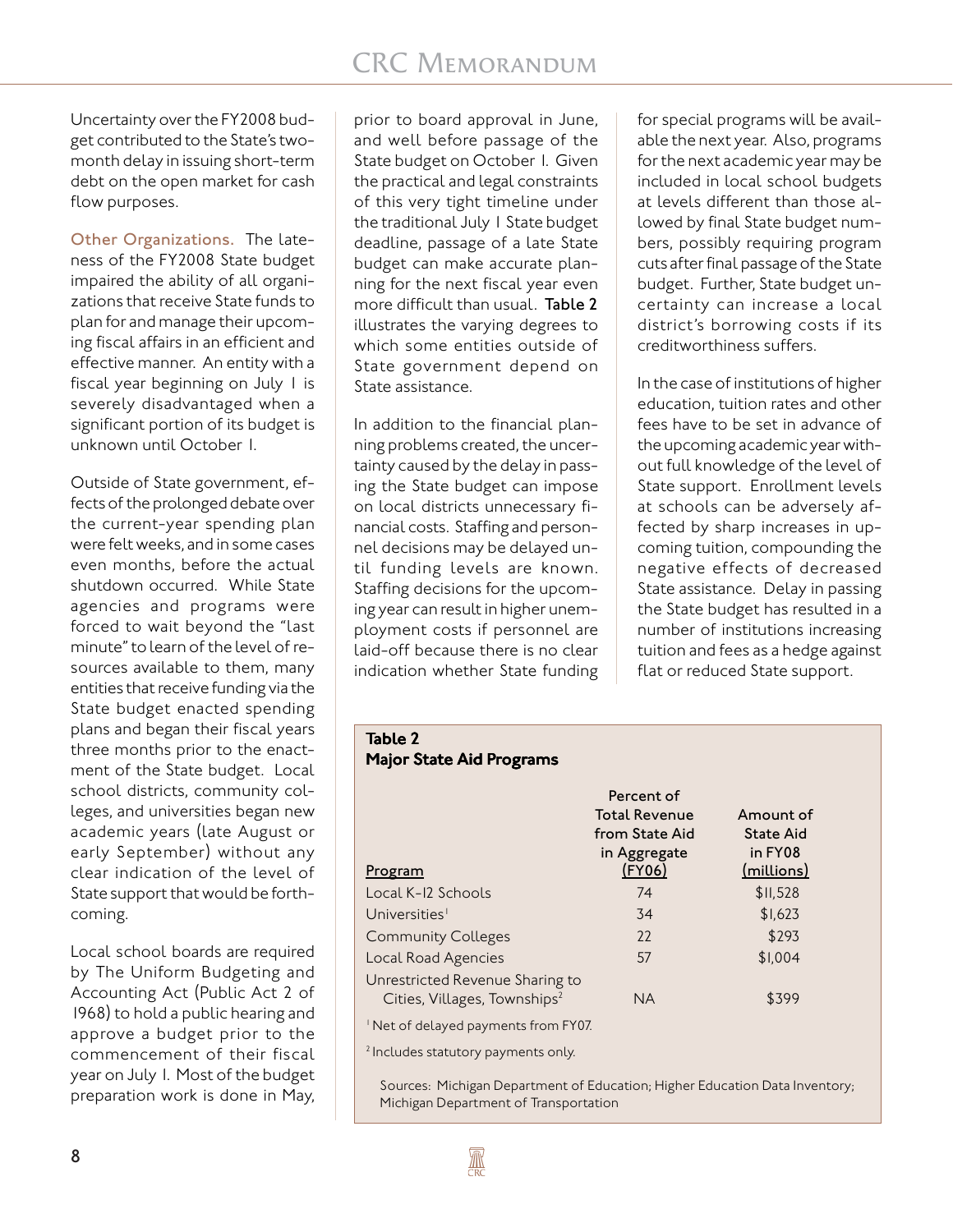## **Would an Earlier "Deadline" Matter?**

Michigan's delay in passing the FY2008 budget has prompted calls for changes to the budget process itself. One proposed change involves the establishment of a new budget "deadline", i.e. some point prior to the end of the current fiscal year. It is argued that such a deadline will ensure timely budget passage, in that it provides the Governor with sufficient time for review and approval and provides outside entities with earlier notification of expected State support.

Michigan has a full-time legislature, a characteristic shared by only three other states (California, New York, and Pennsylvania), while another seven states have nearly full-time legislatures (see *Table 1* on page 3). Of these eleven states, 10 effectively have until the beginning of the next state fiscal year to enact a budget. Only California has a deadline separate from the start of its fiscal year in which to complete budget action. In two cases, (Alaska and Florida), the regular legislative session ends sooner than the beginning of the ensuing fiscal year; however, the legislatures in these states can carry budget debate into a special session, thus extending the deadline until the start of the fiscal year.

Article 4, Section 12 of the California State Constitution gives the legislature from January 10, the deadline for the governor to submit a budget proposal, until June 15 to pass a budget for the ensuing fiscal year that begins on July 1, about 20 weeks. Despite the constitutional

requirement to pass the budget two weeks prior to the start of the fiscal year, lawmakers in California routinely miss the deadline. Most recently, agreement on the FY2008 spending plan did not come until 7 weeks into the fiscal year. Similar to Michigan, California has a constitutional prohibition regarding spending without an appropriation; however, continuing appropriations for certain items, court rulings regarding employee compensation, and past precedent ensure the continuous operation of California State government. The lack of appropriation authority in Michigan means there is no legal authority to spend, regardless of the purpose.

California is second only to New York in the number of late budgets in recent years. New York's April to March fiscal year contributes directly to its chronic tardiness. California's Constitution requires an affirmative vote of two-thirds of the members in each legislative chamber to approve the budget, a requirement it shares with two other states (Arkansas and Rhode Island). Further, California's Legislature does not have to pass and the governor does not have to sign a budget where estimated revenues are at least equal to estimated expenditures, a characteristic shared by two other states (New York and Pennsylvania) with full-time legislatures (see *Table 1* on page 3).

While some followers of Michigan's recent budget debate suggest the State would benefit from creation of a new constitutional deadline, nothing currently

prevents State policymakers from establishing such a deadline through State statute, legislative rules, or agreement on the part of leadership. In fact, legislation passed by the Michigan Senate in 2008 contemplated a process by which legislative and executive branch leadership would have to agree to individual department "budget targets" by May 30 (following May revenue conference) of each year. It was believed that placing this informal and traditional process in State statute with a firm "deadline" would facilitate timely budget passage.

It is unclear whether a constitutional provision would carry any more weight than a similar provision established via law, rule, or agreement. Until recently, the Michigan Legislature has been able to ensure passage by July/August by way of legislative leadership agreement nearly every year. Regardless of the provision's foundations, the disincentives or consequences, if any, that would be associated with the legislature's failure to meet an earlier deadline are questionable. Proponents of a separate budget deadline suggest as a penalty for failing to adopt a timely budget the loss of legislative compensation. It is unclear what motivation, if any, such a penalty would generate. A potential government shutdown and the resultant public displeasure is probably a stronger motivator when it comes to completing work on the budget and most likely more persuasive than the threat of a loss of legislative compensation.